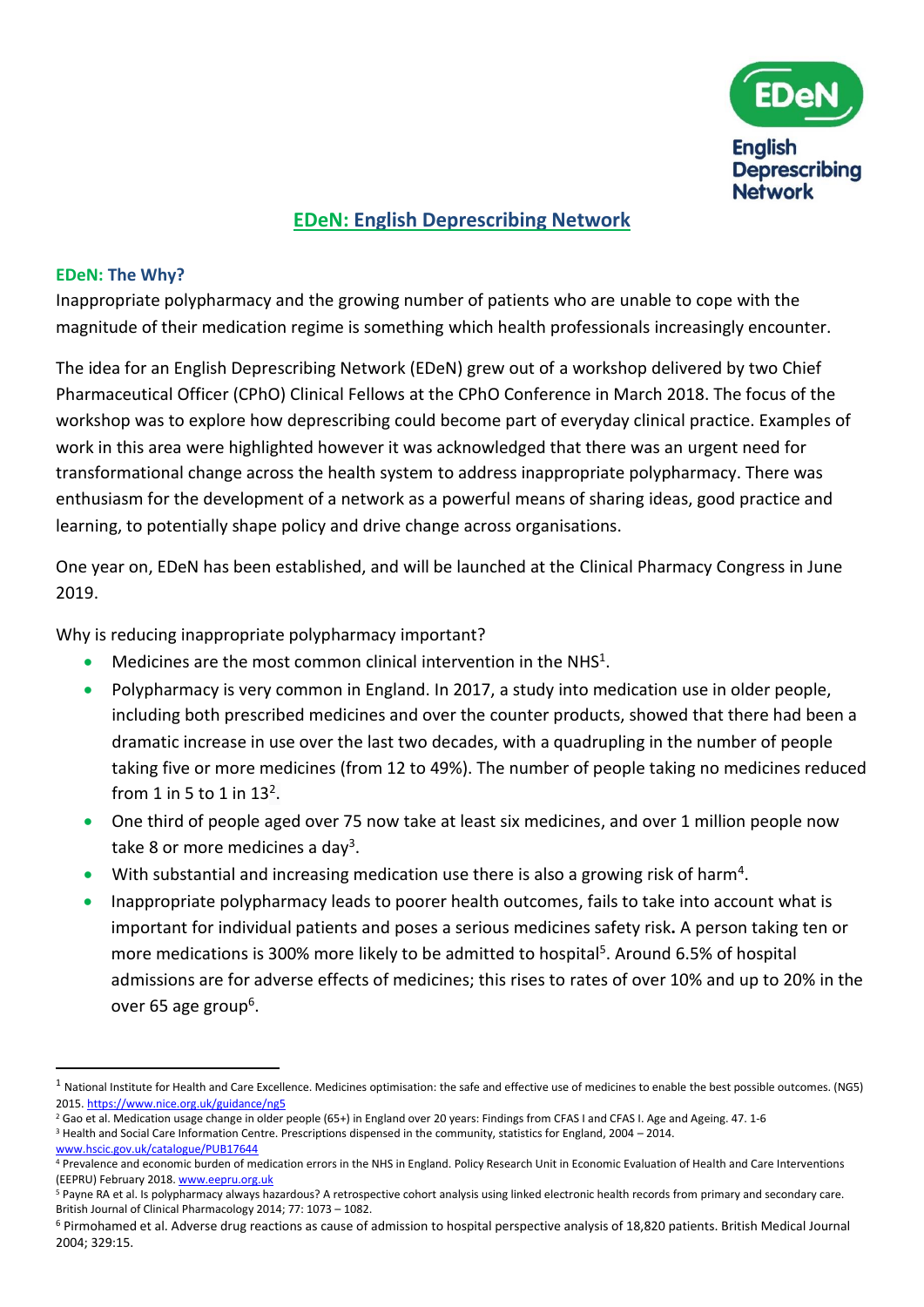# **EDeN: The What?**

Together, the EDeN executive and advisory groups define the term deprescribing as:

**Deprescribing is a collaborative process, with the patient and/or their carer, to ensure the safe and effective withdrawal of medicines that are no longer appropriate, beneficial or wanted, guided by a person-centred approach and shared decision-making.**

EDeN is a network that allows people to:

**Connect:** the network will bring together a wide range of healthcare professionals, researchers and policy makers with an interest in promoting appropriate prescribing and shared decision-making.

**Share:** the network will support knowledge transfer and encourage the sharing of tools, resources and good practice to support:

- The technical process of deprescribing (as described above).
- Enhanced conversations between patients/carers and healthcare professionals where patients' views and priorities are a key part of the decision-making process.
- **Effective communication of deprescribing across care settings, e.g. between primary and secondary** care.

**Drive change:** promoting appropriate prescribing to avoid severe and avoidable harm from medicines requires a system-wide approach, together with policy and behavioural change.

# **EDeN: The How?**

The key objectives of the network are to:

- Raise awareness and skills around deprescribing among healthcare professionals and highlight the need for it to be part of appropriate patient care.
- To increase the use of shared decision-making when agreeing treatment options with patients.
- Contribute to the development of a national strategy to avoid harm caused by inappropriate polypharmacy.

## **EDeN: The Who?**

The Co-Chairs of EDeN are Emma McClay and Cherise Gyimah, two pharmacists who have worked across primary and secondary care for a number of years and have been involved in providing person-centred medication reviews. They hosted the original workshop at the CPhO Conference in March 2018 and since then have been working with the executive and advisory groups to establish the network.

The network is very much a ground-up approach. Although there is support from national organisations, such as NHS England and NHS Improvement, our Executive Group comprises healthcare professionals who are current or past fellows from the CPhO and National Medical Director Clinical Fellow schemes. The Advisory Group provides expertise and maintains oversight of the action plan.

We are united in our passion to support safe and effective medicines use.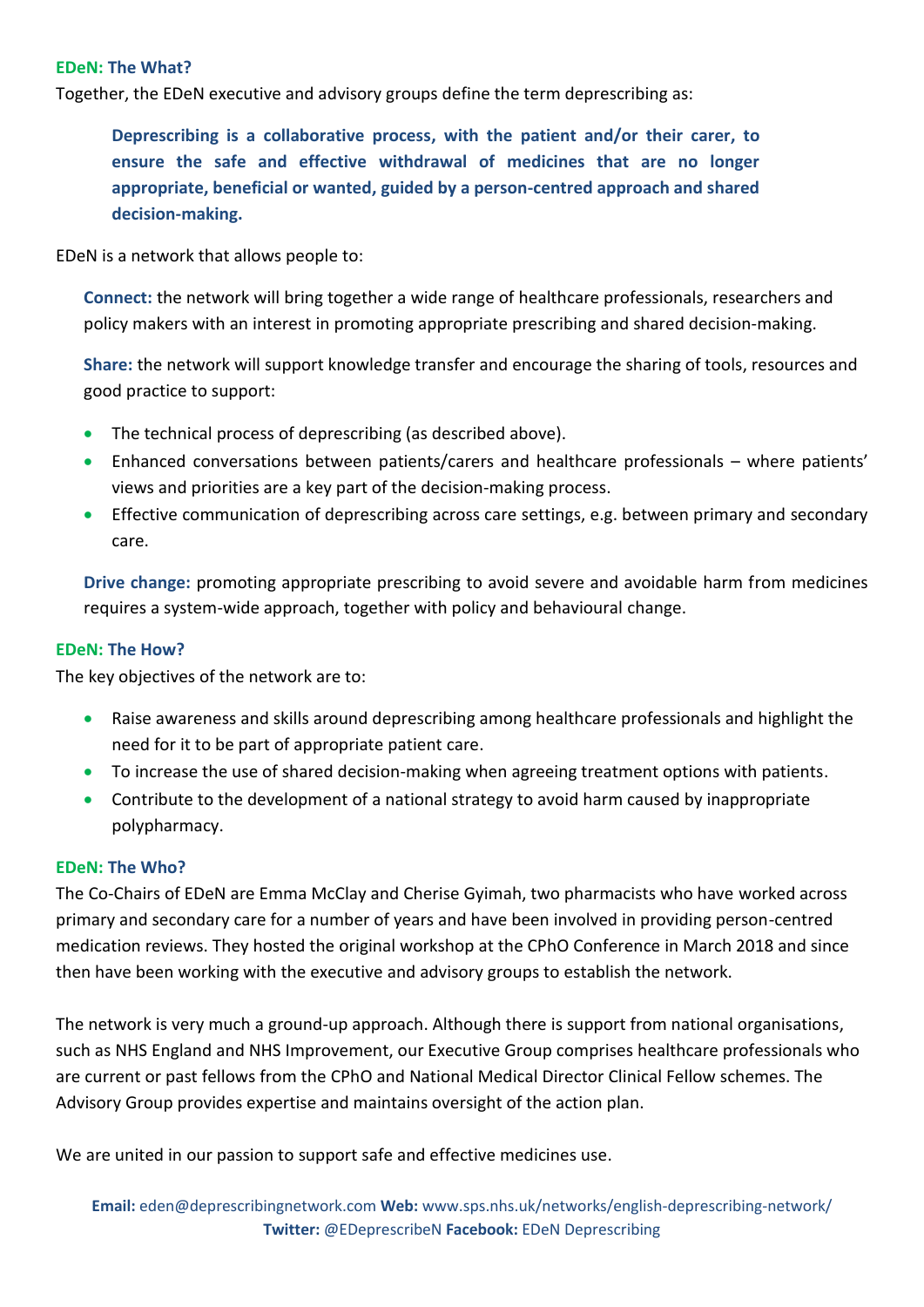#### **Executive Group**

 $\overline{\phantom{a}}$ 

| Anuja Bathia         | Chief Pharmaceutical Officer's Clinical Fellow 2018/19                                  |
|----------------------|-----------------------------------------------------------------------------------------|
| Stephen Doherty      | National Lead Pre-Registration Pharmacists in General Practice, Health Education        |
|                      | England                                                                                 |
|                      | Chief Pharmaceutical Officer's Clinical Fellow 2017/18                                  |
| Naveen Dosanjh       | Deputy Chief Pharmacist, Corporate Services, Nottinghamshire Healthcare NHS             |
|                      | <b>Foundation Trust</b>                                                                 |
|                      | Chief Pharmaceutical Officer's Clinical Fellow 2017/18                                  |
| Cherise Gyimah       | Medicines Project Lead /Senior Care Homes Pharmacist, Guy's and St Thomas NHS           |
|                      | Foundation Trust/Croydon CCG                                                            |
|                      | Chief Pharmaceutical Officer's Clinical Fellow 2017/18                                  |
| Justin Hayde-West    | Senior Pharmacist - Medicines Optimisation, NHS London Procurement Partnership          |
|                      | Chief Pharmaceutical Officer's Clinical Fellow 2017/18                                  |
| Graeme Hood          | Pharmacy Programme Manager, Specialised Commissioning,                                  |
|                      | NHS England and NHS Improvement (Midlands)                                              |
|                      | Chief Pharmaceutical Officer's Clinical Fellow 2017/18                                  |
| Dr Stephanie Jordan  | National Medical Director's Clinical Fellow 2018/19                                     |
|                      | Registrar in Care of the Elderly Medicine                                               |
| Khola Khan           | Senior Clinical Fellow, NHS Improvement                                                 |
|                      | Chief Pharmaceutical Officer's Clinical Fellow 2017/18                                  |
| Katherine Le Bosquet | Chief Pharmaceutical Officer's Clinical Fellow 2018/19                                  |
| Emma McClay          | Medicines Optimisation Pharmacist, Sunderland CCG                                       |
|                      | Chief Pharmaceutical Officer's Clinical Fellow 2017/18                                  |
| Dr Aoife Molloy      | Clinical Lead Evidence Based Interventions Programme, NHS England                       |
|                      | National Medical Director's Clinical Fellow 2014/15                                     |
| Dr Juliette Mullin   | Specialty Trainee in Forensic Psychiatry, South London Training Scheme                  |
|                      | National Medical Director's Clinical Fellow 2017/18                                     |
| Tahmina Rokib        | Clinical Lead, Digital Medicines and Pharmacy directorate (NHS Digital)/Senior Pharmacy |
|                      | Advisor (North East Ambulance Services)                                                 |
|                      | Chief Pharmaceutical Officer's Clinical Fellow 2017/18                                  |
| Dr Louise Southern   | Registrar in Care of the Elderly Medicine, Queen Elizabeth Hospital, Gateshead          |
|                      | National Medical Director's Clinical Fellow 2014/15                                     |

### **Advisory Group**

| Professor Emma<br>Baker | Head of Clinical Pharmacology, Lead for Prescribing Education and Assessment and Chair of<br>the Drugs and Therapeutics Committee at St George's and Clinical Vice President of the<br><b>British Pharmacological Society</b> |
|-------------------------|-------------------------------------------------------------------------------------------------------------------------------------------------------------------------------------------------------------------------------|
| Dr Wasim Bagir          | National Pharmacy Lead (Care Homes) Pharmacy Integration Programme                                                                                                                                                            |
|                         | Strategy and Innovation Directorate, NHS England and NHS Improvement                                                                                                                                                          |
| <b>Professor Nina</b>   | Consultant Pharmacist for Older People at London North West University Healthcare NHS                                                                                                                                         |
| <b>Barnett</b>          | <b>Trust and NHS Specialist Pharmacy Service</b>                                                                                                                                                                              |
| Liz Butterfield         | <b>President Primary Care Pharmacy Association</b>                                                                                                                                                                            |
|                         | Clinical Lead Medicines Optimisation Kent Surrey and Sussex Academic Health Science                                                                                                                                           |
|                         | Network (AHSN)                                                                                                                                                                                                                |
| Cleo Butterworth        | Associate Clinical Director, Patient Safety at Health Innovation Network                                                                                                                                                      |
| Dr Adrian Hopper        | Consultant Physician and Deputy Medical Director at Guy's and St Thomas, Clinical Lead for                                                                                                                                    |
|                         | GIRFT programme, and Clinical Director for Patient Safety at the Health Innovation Network                                                                                                                                    |
| Clare Howard            | Clinical Lead for Medicines Optimisation, Wessex Academic Health Science Network                                                                                                                                              |
| Lelly Oboh              | Consultant Pharmacist for Older People at Guy's and St Thomas' NHS Foundation Trust and                                                                                                                                       |
|                         | NHS Specialist Pharmacy Service                                                                                                                                                                                               |
| Bhavana Reddy           | Specialist Pharmacist Adviser, Medicines and Diagnostics Policy Team                                                                                                                                                          |